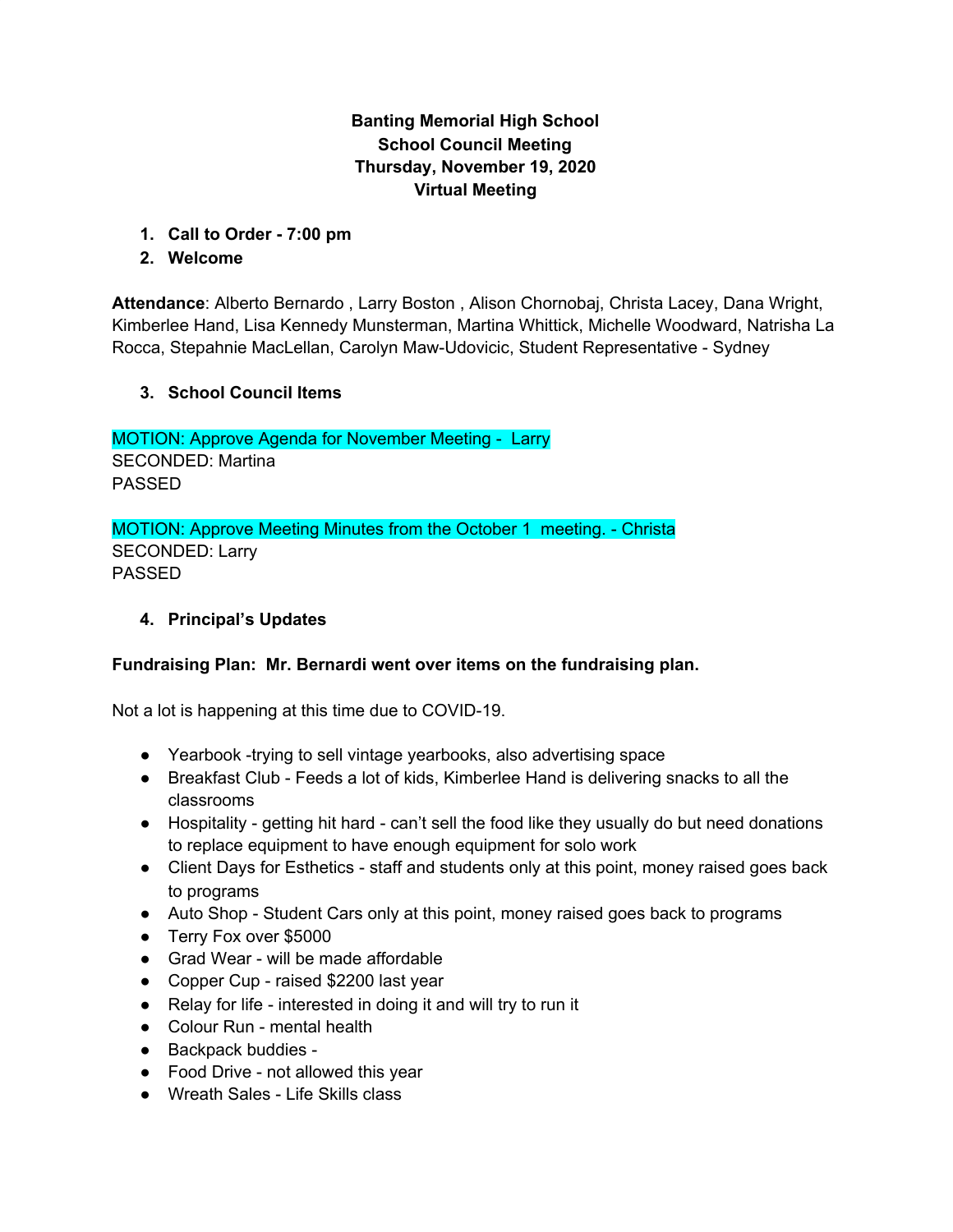- Hope Haven "hoofing it up" Life Skills in Markdale
- Remembrance Day donations made through cash online

## Council Approved Fundraising Plan

### ACTION ITEM: Fundraising Plan to be sent for signature to Christa & Michelle by Mr. Bernardi

### **COVID - protocols**

- All directions are coming from the Simcoe-Muskoka Public Health Unit
- COVID Case students in the class were only off for 1 day. Person who tested positive had already removed themselves from school and self-isolated for 13 days. Other students stay home from the time of last exposure.
- Question When will a school get shut down? Mr. Bernardi is not sure. Really about how many people are exposed. If it is just one room they will just close that room.

## **5. Teachers Updates - Dana Wright**

- Leadership class working on spirit days.
- For the most part all the students are following the rules.
- It is a different style of teaching that teachers are getting used to and they are still trying to be creative to make it fun and engaging.
- Remembrance Day Assembly virtual. Presented it to the Tottenham Legion. Students created it and it was very impressive.

## **6. Student Rep Update - Sydney**

- Lots of activities to keep spirits up, planned by leadership class
- Spirit Thursday -Spirit days every Thursday
- Leadership Class main focus was to integrate remote learning kids and in school kids
- Wellness Committee student group anti-bullying day students were invited to "bling up their masks"
- Student Environment has really changed everyone is showing lots of spirit students want to participate because there are no clubs and students are "clinging to what they have left"
- Students are really respectful of the protocols.

#### 7. **New Business**

- Honour Roll Students Plan is for admin to go into the classes and recognize all honour roll students from last year
- Grad photos Edge Imaging they set up times at St John's United Church in Town.